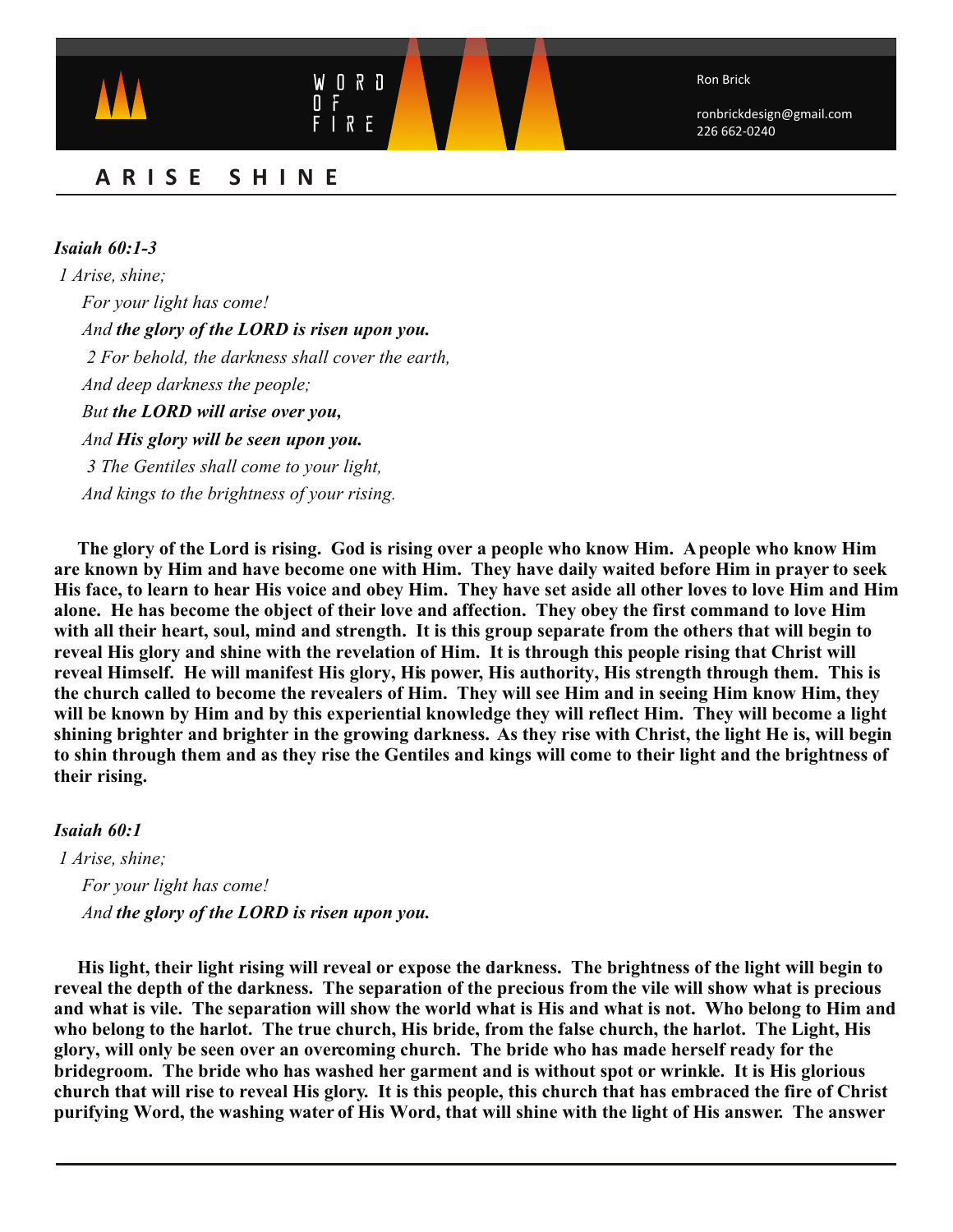**is Christ and it is only Christ that this church will reveal. This church will be wholly in love with Christ. Their hearts will be on fire for Him. They will love Him with all and it will be this consuming love, this holy zeal, that will create the distinction. The heat of the furnace that will separate the gold from the dross and produce the pure light of Christ rising to overcome the darkness.**

## *Malachi 4:1-3*

*1 "For behold, the day is coming, Burning like an oven, And all the proud, yes, all who do wickedly will be stubble. And the day which is coming shall burn them up," Says the LORD of hosts, " That will leave them neither root nor branch.*

 *The day which is coming shall burn them up.* **The day of light will burn up the darkness. Darkness will be swallowed up by the rising light of a new day. Judgement in the house of God will proceed The Sun of Righteousness rising with healing in His wings.** 

 *2 But to you who fear My name The Sun of Righteousness shall arise With healing in His wings; And you shall go out And grow fat like stall-fed calves. 3 You shall trample the wicked, For they shall be ashes under the soles of your feet On the day that I do this," Says the LORD of hosts.*

**To those who fear His name He will show himself strong. To those who love Him with all their hearts He will rise to reveal Himself. He will draw them to Himself to make them holy and a great gulf will grow between the righteous and the wicked. The wicked will grow more wicked and the righteous will more fully reveal the light. The gray tones will disappear and the contrast between the light and the dark will become more pronounced.** 

### *Proverbs 4:18*

*18 But the path of the just is like the shining sun, That shines ever brighter unto the perfect day.*

## *Jeremiah 23:20*

*20 The anger of the LORD will not turn back Until He has executed and performed the thoughts of His heart. In the latter days you will understand it perfectly.*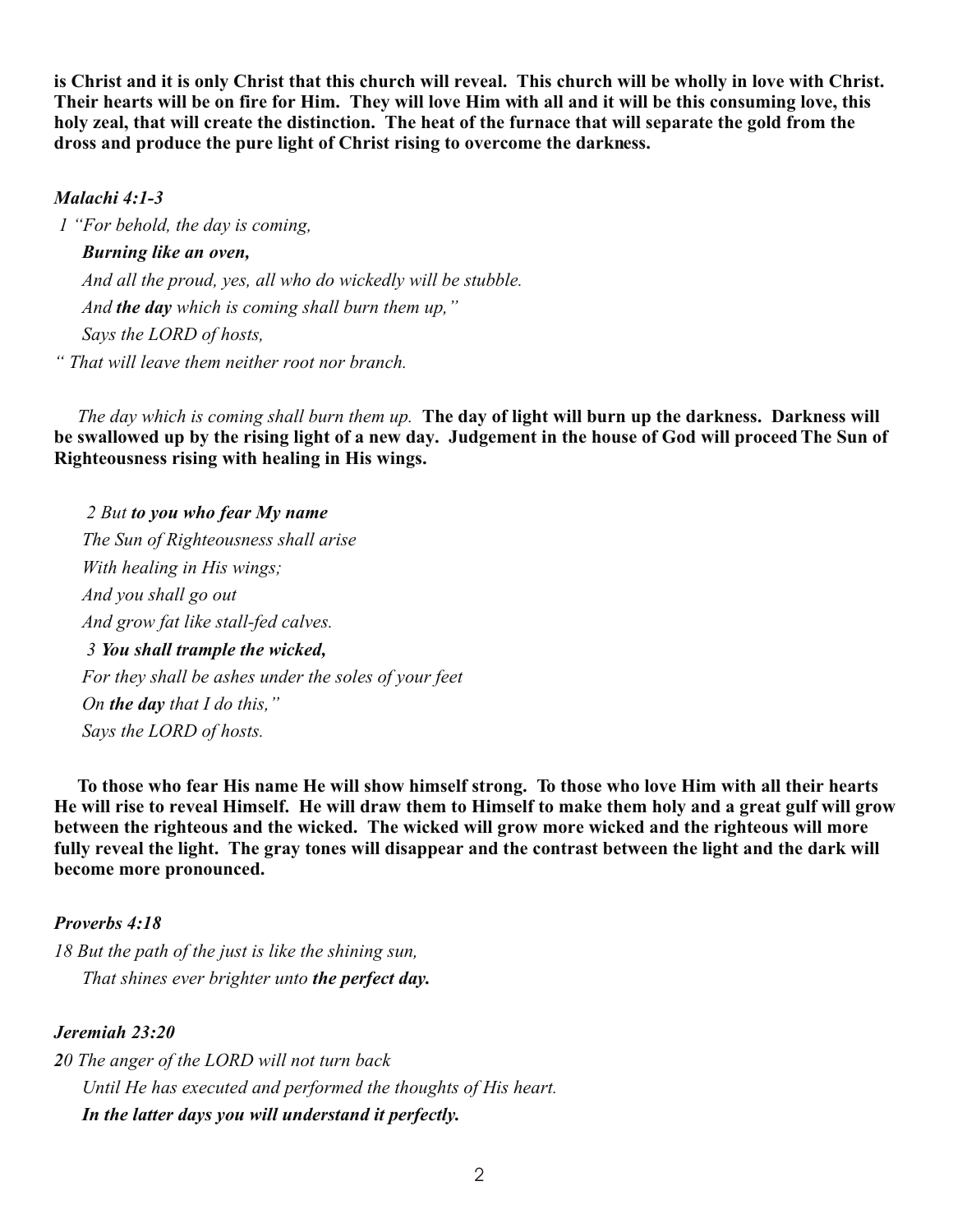## *Isaiah 60:2*

*2 For behold, the darkness shall cover the earth, And deep darkness the people; But the LORD will arise over you, And His glory will be seen upon you.*

## *Malachi 5: 17 - 18*

*"They shall be Mine," says the Lord of hosts, "On the day that I make them My jewels. And I will spare them As a man spares his own son who serves him."*

*"Then you shall again discern Between the righteous and the wicked, Between one who serves God And one who does not serve Him.* 

**The day is coming when we will see the righteous. We will know the people of God from those who pretend to be the people of God. Those who love to play church will be separated from those who desire to be the church. The righteous, by reason of change into the image of Christ, will be separated from the wicked. The wicked are the half hearted that pose to be fully committed in the church of God. They become an overwhelming harlot force that threatens to overtake the bride. They create the false within the true. They are the dim lights, the fence sitters, the lukewarm, that keep the church from becoming red hot. They become a diluting force working within the church to water down the wine. They are the planting of Satan in the field of wheat. They are tares and at the time of the end the angels of the Lord are sent to remove them from the field of God. Christ will vomit them from His mouth.**

#### *Revelation 3:14-17*

*14 "And to the angel of the church of the Laodiceans write,*

*'These things says the Amen, the Faithful and True Witness, the Beginning of the creation of God: 15 "I know your works, that you are neither cold nor hot. I could wish you were cold or hot. 16 So then, because you are lukewarm, and neither cold nor hot, I will vomit you out of My mouth. 17 Because you say, 'I am rich, have become wealthy, and have need of nothing'—and do not know that you are wretched, miserable, poor, blind, and naked—*

**The warning now is to repent to see our true condition and begin to make ourselves ready. We think we are rich, wealthy and in need of nothing, but we are wretched, miserable, poor, blind and naked. It is now that we must see with eyes that have been anointed to see. We are called to be zealous. To become filled with fire of Christ's own zeal.** 

*18 I counsel you to buy from Me gold refined in the fire, that you may be rich; and white garments, that you may be clothed, that the shame of your nakedness may not be revealed; and anoint your eyes with eye salve, that you may see. 19 As many as I love, I rebuke and chasten. Therefore be zealous and repent. 20 Behold, I stand at the door and knock. If anyone hears My voice and opens the door, I will come in to him and dine with him, and he with Me. 21 To him who overcomes I will grant to sit with Me on My throne, as I also overcame and sat down with My Father on His throne.*

 **Christ calls us to be zealous. To have and reveal the fire of God. He calls us to have a burning zeal, a sin burning love for Him. A zeal that consumes the apathy, the indifference, and sets our hearts on fire for**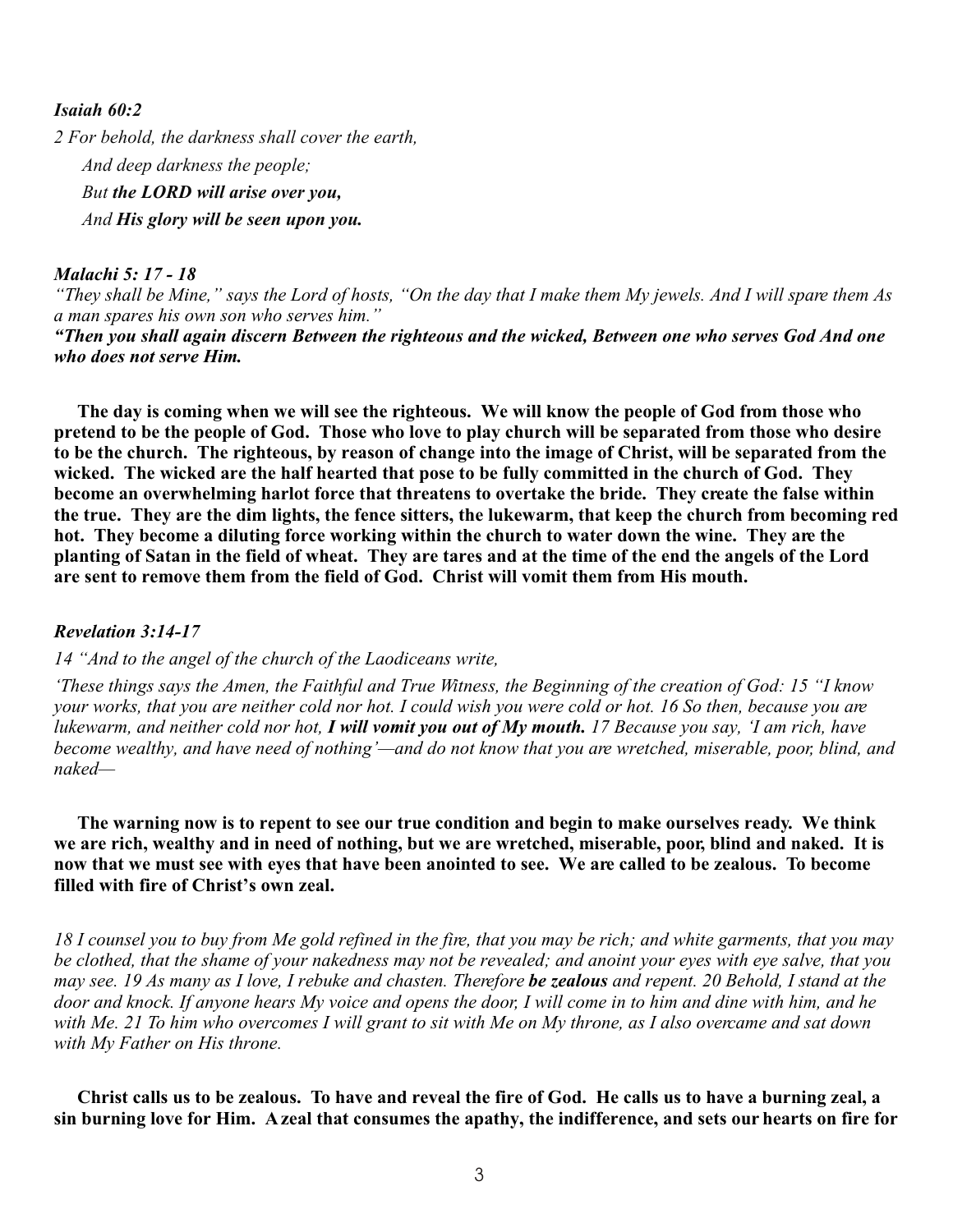**Him and Him alone. It will be those who love Him with a fervent love that will obey Him and it is only those who obey that will be raised to sit with Him on His Fathers throne and reign with Him.**

# *Revelation 3:21*

*21 To him who overcomes I will grant to sit with Me on My throne, as I also overcame and sat down with My Father on His throne.*

# *Isaiah 60:3*

*His glory will be seen upon you. 3 The Gentiles shall come to your light, And kings to the brightness of your rising.*

 **It is only those who obey Christ that will be able to walk with the One, the true Son who only did that which pleased His Father. We can not line up behind Christ to call ourselves Sons, if we refuse to obey the Father like the true Son did. Those who call themselves sons but do not obey will be revealed for what they are. The rising light will reveal them as impostors. Impostors that are in truth His enemy. The contrast is growing. The light will pull off their mask of the masqueraders.** 

# *Matthew 12:30*

*30 He who is not with Me is against Me, and he who does not gather with Me scatters abroad.*

 **To be gathered to Christ is to be changed into His image. To be conformed to Him. To become one with the light of His glory. It is to arise and shine. To wake up and put on Christ.** 

# *Isaiah 52:1-3*

 *1 Awake, awake! Put on your strength, O Zion; Put on your beautiful garments, O Jerusalem, the holy city! For the uncircumcised and the unclean Shall no longer come to you. 2 Shake yourself from the dust, arise; Sit down, O Jerusalem! Loose yourself from the bonds of your neck, O captive daughter of Zion!*

**We are to put on our strength, to put on Christ. To put on our beautiful garment. A garment the radiates the Son. That reveals Christ. We do this by taking the sword of the Spirit which is the Word of God to cut ourselves loose from the bonds that are around our necks. We are to free ourselves from our captivity to the world and the demonic. We are to lose ourselves from the entanglements of a lukewarm church. That is in love with the world and not Christ.** 

*Ephesians 5:13-14*